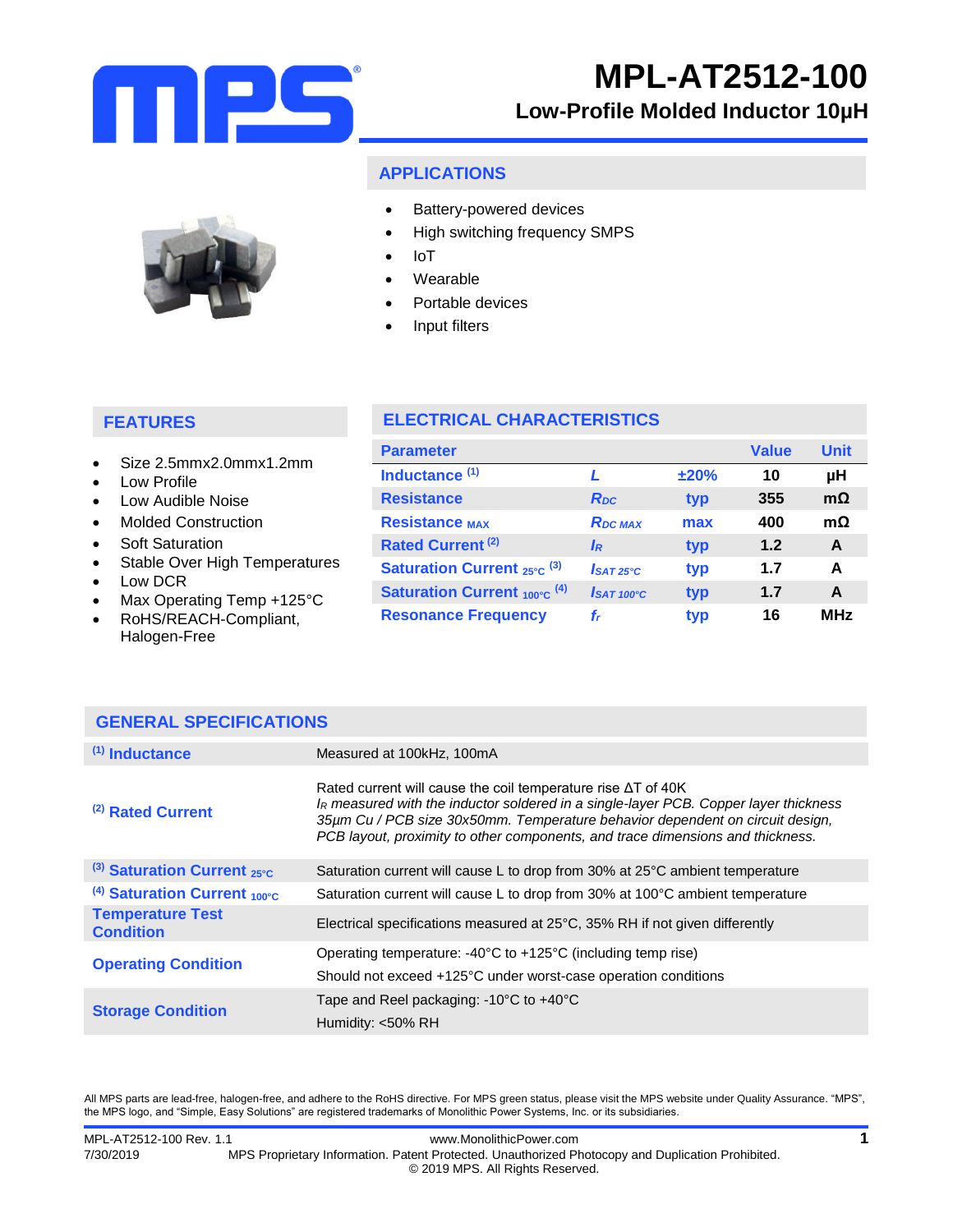

# **TYPICAL PERFORMANCE CURVES**

**Temperature Rise vs. Current**



**Inductance vs. Current**



**Impedance vs. Frequency Inductance vs. Frequency**



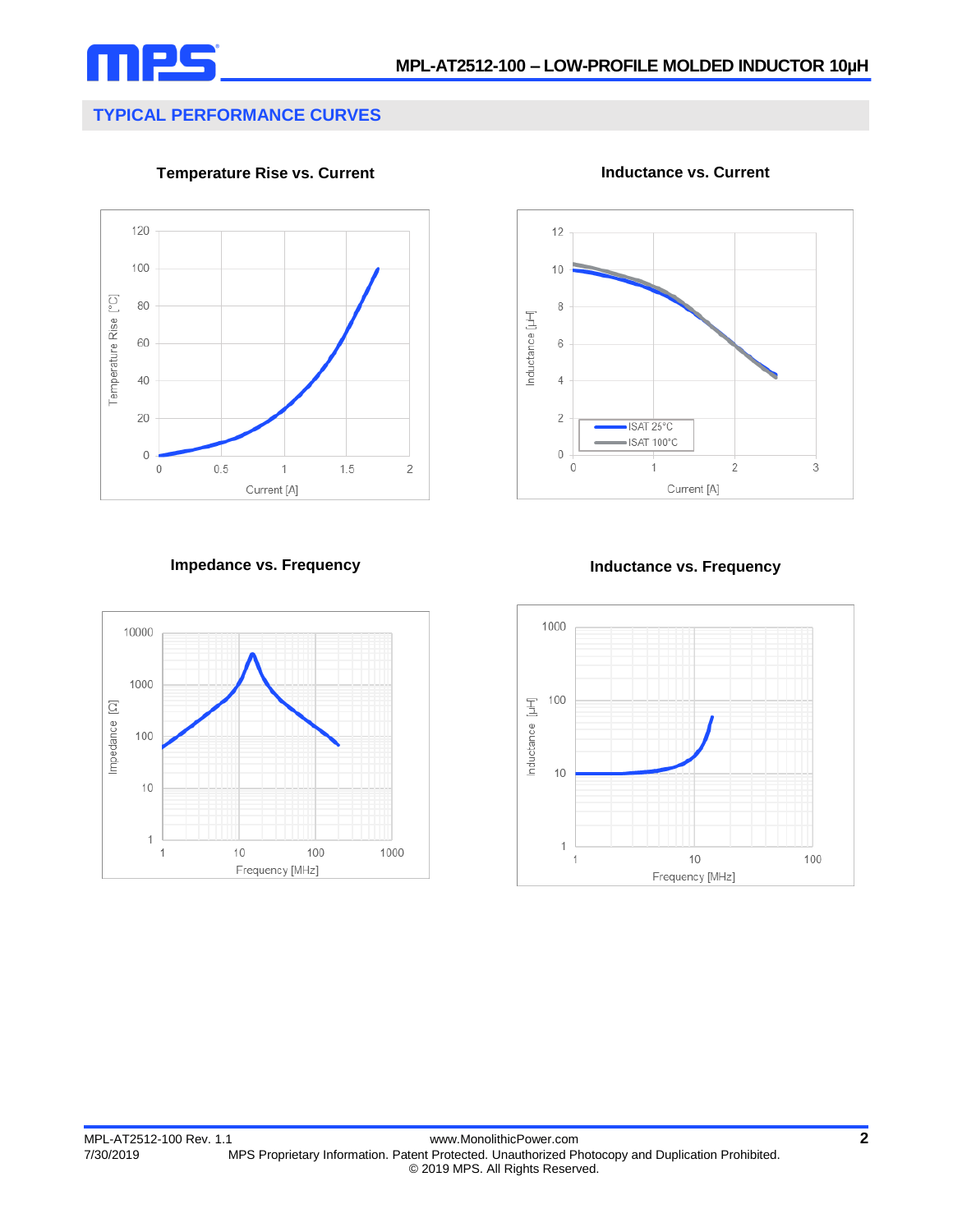

## **Quality Factor vs. Frequency AC Resistance vs. Frequency**



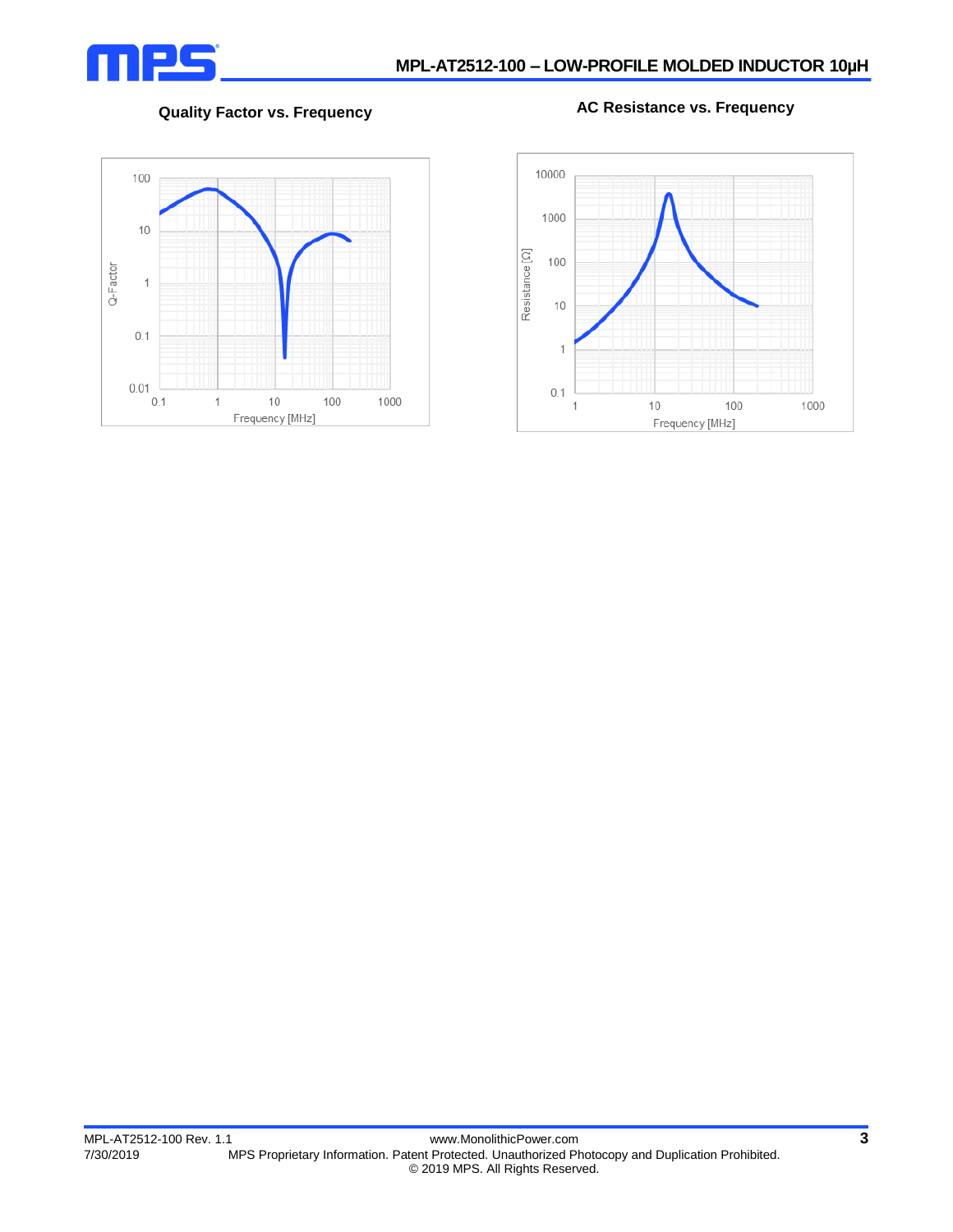

## **LAND PATTERN**

| <b>Dimensions</b> |              |  |
|-------------------|--------------|--|
| А                 | $2.1$ ref.   |  |
| B                 | $0.60$ ref.  |  |
| C                 | $2.60$ ref.  |  |
|                   | (unit in mm) |  |



## **Dimensions PRODUCT PACKAGE AND DIMENSIONS**

(unit in mm)



| <b>TOP MARKING</b> |               |  |
|--------------------|---------------|--|
| <b>Marking</b>     |               |  |
| Start of Winding   | $\cdot$ (dot) |  |